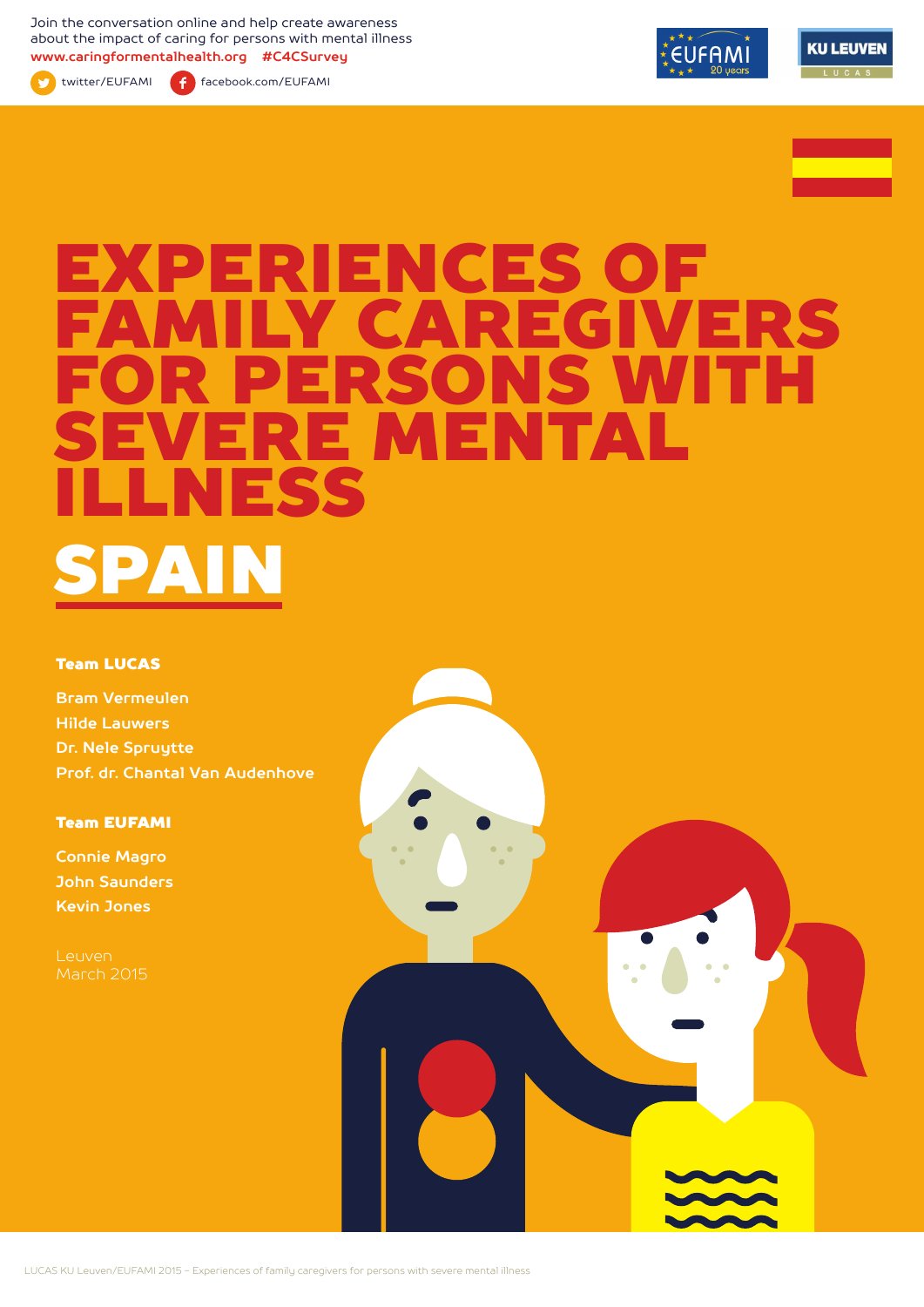

## 2014, AN INTERNATIO SURVEY WAS CARRIED OUT TO **GET A CLEARER PICTURE OF** THE EXPERIENCES OF FAMILY CAREGIVERS FOR PERSONS WITH A **SEVERE MENTAL ILLNESS**



## The study aimed to clarify

- The burden and well-being
- $\blacksquare$  The satisfaction with professional support
- The need for additional support for family caregivers of persons with a severe mental illness

**LUCAS, the Centre for Care research and consultancy of the KU Leuven (University of Leuven), conducted the study in collaboration with the European Federation of Families of Persons with Mental Illness (EUFAMI). The study was a multi-site, cross-sectional survey undertaken in 22 countries (Australia, Austria, Belgium, Canada, Cyprus, Denmark, Finland, France, Germany, Greece, Ireland, Israel, Italy, Malta, Netherlands, Norway, Portugal, Russia, Spain, Sweden, Switzerland and UK). The survey consisted of an anonymous, self-completion questionnaire administered on paper, by email and online. Questionnaires were completed by 1,111 caregivers.** 

## We provide **country-specific** results for those countries with 46 respondents or more

- **1 Interpretation of country-specific findings**
- **2 Specific characteristics of the Spanish respondents**
- **3 Major challenges according to the Spanish respondents**
- **4 International comparison**
	- *a. Perceived stigma of family caregivers because they got in contact with professional help*
	- *b. Positive personal experiences of the carer*
	- *c. Good aspects of the relationship between carer and person being cared for*
- **5 Need for support according to Spanish respondents**
- **6 Full data**

*To download the full report or to obtain more information, please visit: www.eufami.org or www.kuleuven.be/lucas*

## Interpretation of country-specific findings

In the full report the total sample of family caregivers (N = 1,111) is reported. As indicated in the full report, it is important to be aware that this sample consists of family caregivers that are mainly associated with a family organisation. The results cannot be generalised for all family caregivers of persons with severe mental illness.

For the country reports, we urge extra caution in interpreting the results because of the low number of respondents. Statistical comparisons between countries or between specific countries and the global sample are difficult. It is not possible to infer strong conclusions on the situation in one specific country.

The aim of a country report is to promote discussion within a country and to generate ideas for further research, policy and practice actions. The results can be a trigger to set up a larger, representative study of family caregivers for persons with severe mental illness. They can help further hypothesis building and can inspire the formulation of new research questions or policy recommendations.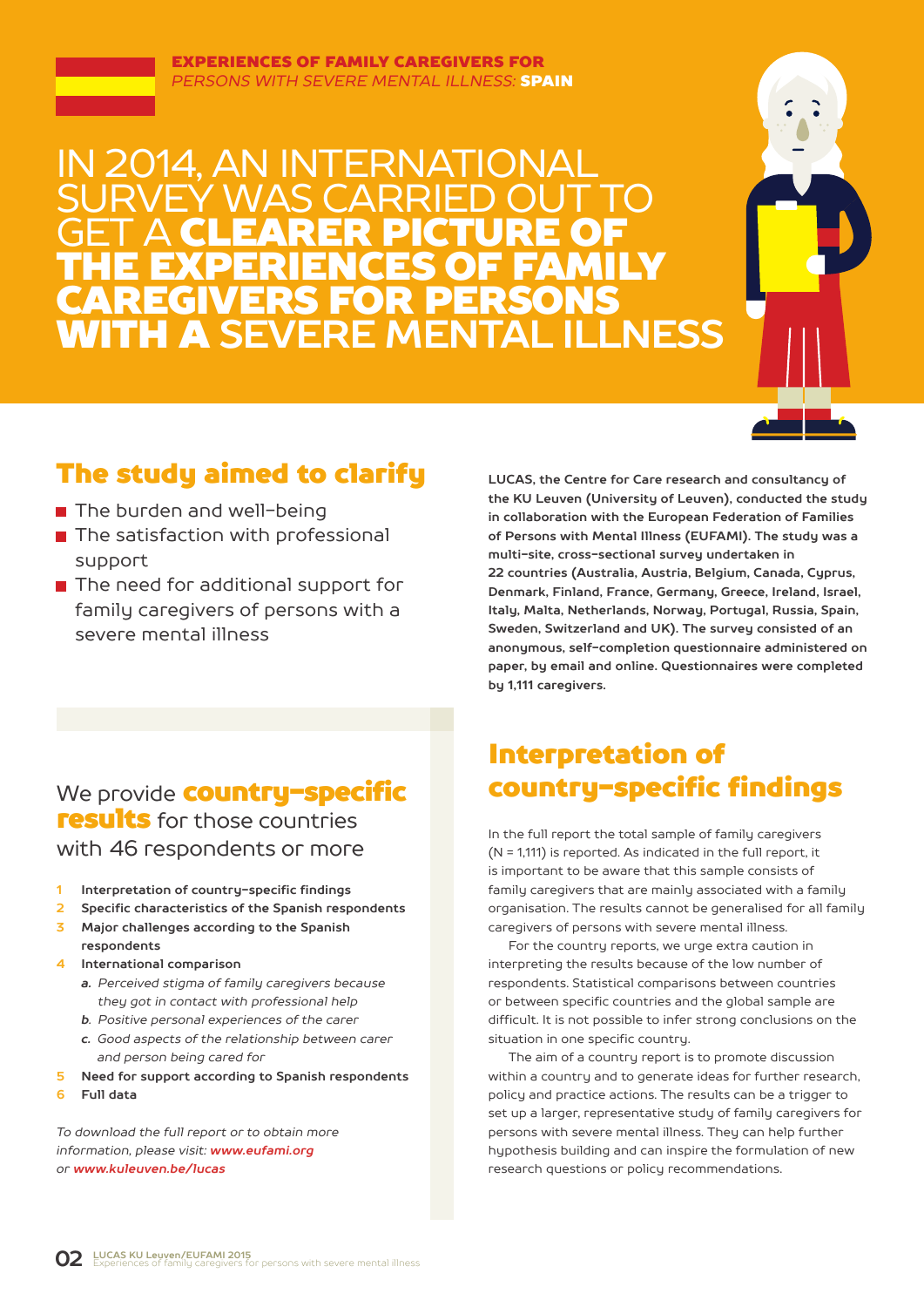## Specific characteristics of the Spanish respondents

This and previous research show that the burden on family caregivers is determined by the characteristics of the relationship, the condition of their illness, and the cohabitation with the family member with a severe mental illness. For this reason, we highlight the raw data on the distribution of the respondents for these three variables.

| Reiationsnip with patient i | צכ = צו |
|-----------------------------|---------|
| Son/daughter                | 40      |
| Partner/spouse              | 5       |
| <b>Brother/sister</b>       | 6       |
| Parent                      | 1       |
| <b>Friend</b>               | O       |
| Other                       | 4       |

#### Illness/condition of patient 1

Relationship with patient 1 N = 59

*(multiple responses possible)*

| Psychosis/schizophrenia            | 45 |
|------------------------------------|----|
| Bi-polar disorder/manic depression |    |
| <b>Depression</b>                  | 2  |
| Anxiety                            | っ  |
| Other mental health problem        |    |

#### Living with patient 1

| <b>Yes</b>       | 39 |
|------------------|----|
| Some of the time |    |
| <b>No</b>        | 14 |

*Data are % based on valid responses*

## Major challenges according to the Spanish respondents

We selected the three highest and lowest scoring items of burden or dissatisfaction<sup>1</sup>

## The respondents in Spain are very dissatisfied with or worry very much about:

## **1** Caregivers' burden on their <u>well-being</u>: their<br><u>relationship</u> with the person they care for

*Question:* During the past four weeks, how concerned were you about the person you care for becoming too dependent on you in the future?

#### 2 Caregivers' general well-being: financial situation

*Question:* During the past four weeks, how concerned were you about the financial situation of the person you care for?

### 3 Caregivers' general well-being: their role as a carer

*Question:* During the past four weeks, how concerned were you about not being able to plan for the future?



#### The respondents in Spain are very satisfied with or have very few worries about:

### Caregivers' general well-being: their emotional wellbeing

*Question:* During the past four weeks, how concerned were you about lack of sleep caused by the person you care for keeping you awake at night?

### 2 Caregivers' general well-being: the safety of the person they care for

**Question:** During the past four weeks, how concerned were you about the person you care for harming themselves?

## 3 Caregivers' satisfaction with support

*Question:* In general, how satisfied are you with the support you received from the workplace?

*1. Burden is defined as a combination of the answers 'quite a bit' and 'a lot' on the 5-point Likert Scale items. Dissatisfaction is defined in this study as a combination of the answers 'very dissatisfied' and 'somewhat dissatisfied' on the 5-point Likert Scale items.*

*No burden and satisfaction are likewise defined in this study as a combination of respectively 'not at all' and 'a little', and 'somewhat satisfied' and 'very satisfied' on the 5-point Likert Scale items.*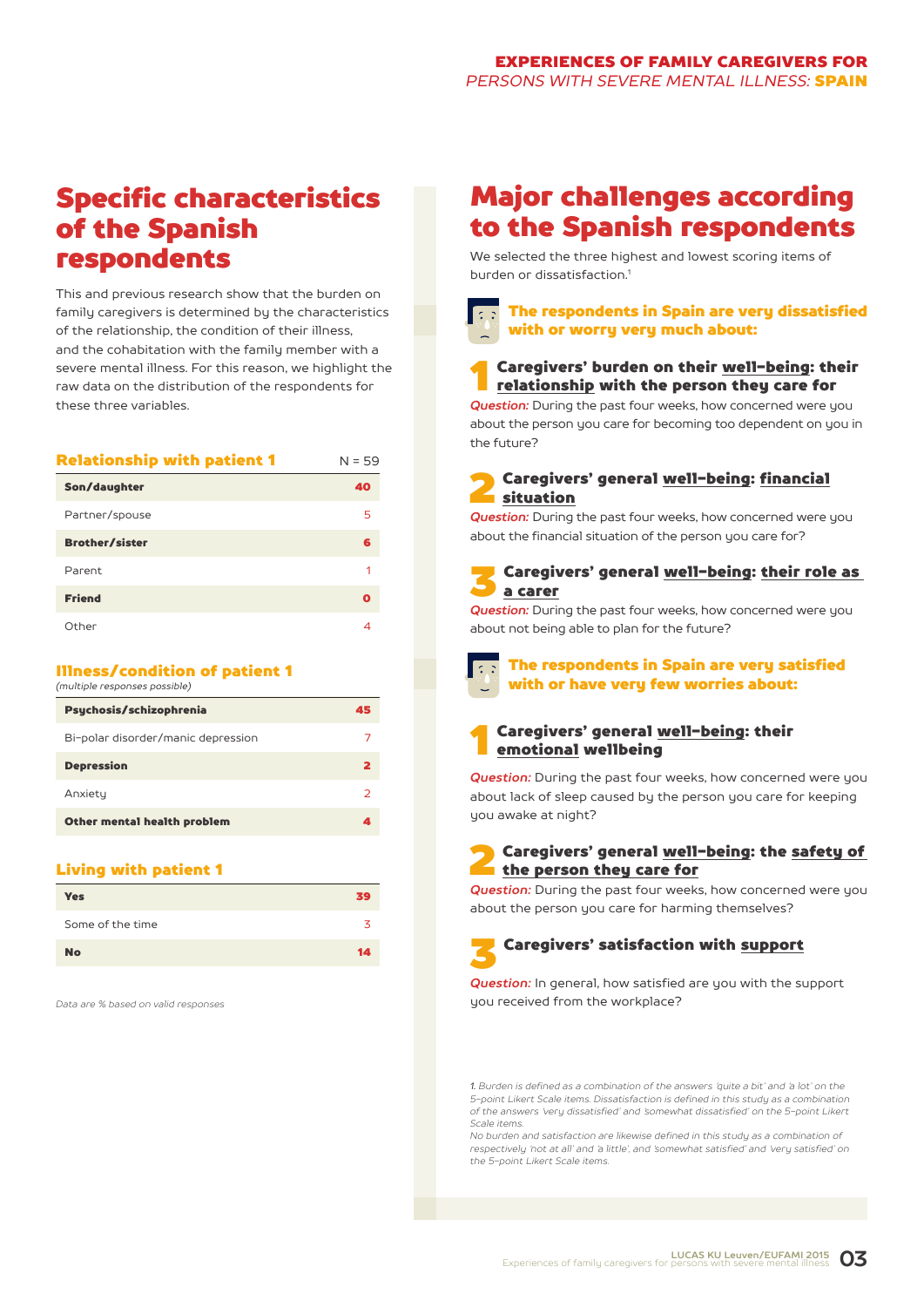## INTERNATIONAL COMPARISON

## Perceived stigma of family caregivers because they got in contact with professional help

Mean scores on the perceived stigma scale, which consists of the following items:

- **I** I started to feel inferior
- **I sometimes started feeling useless**
- **I sometimes am ashamed of this**
- **I started feeling less capable than before**
- **I started doubting myself**



20.2

Spain

19.5 19.7

**Malta** 

18.7

Finland Kaly

 $18.0^{18.3}$ 

Austria

17.5 17.8 17.5

Canada Garmany durities relation of

15.5 15.5 <sup>15.7</sup>

Norway algium

France

Denmark

 $17.4$ 

PLUSSIA anade

## Positive personal experiences of the carer

Mean scores on the positive personal experience scale, which consists of the following items:

- **I have learnt more about myself**
- **I have contributed to others' understanding of the illness**
- **I have become more confident in dealing with others**
- **I have become more understanding of others with problems**
- **I have become closer to some members of my family**
- **I have become closer to friends**
- **I have met helpful persons**
- **I have discovered strengths in myself**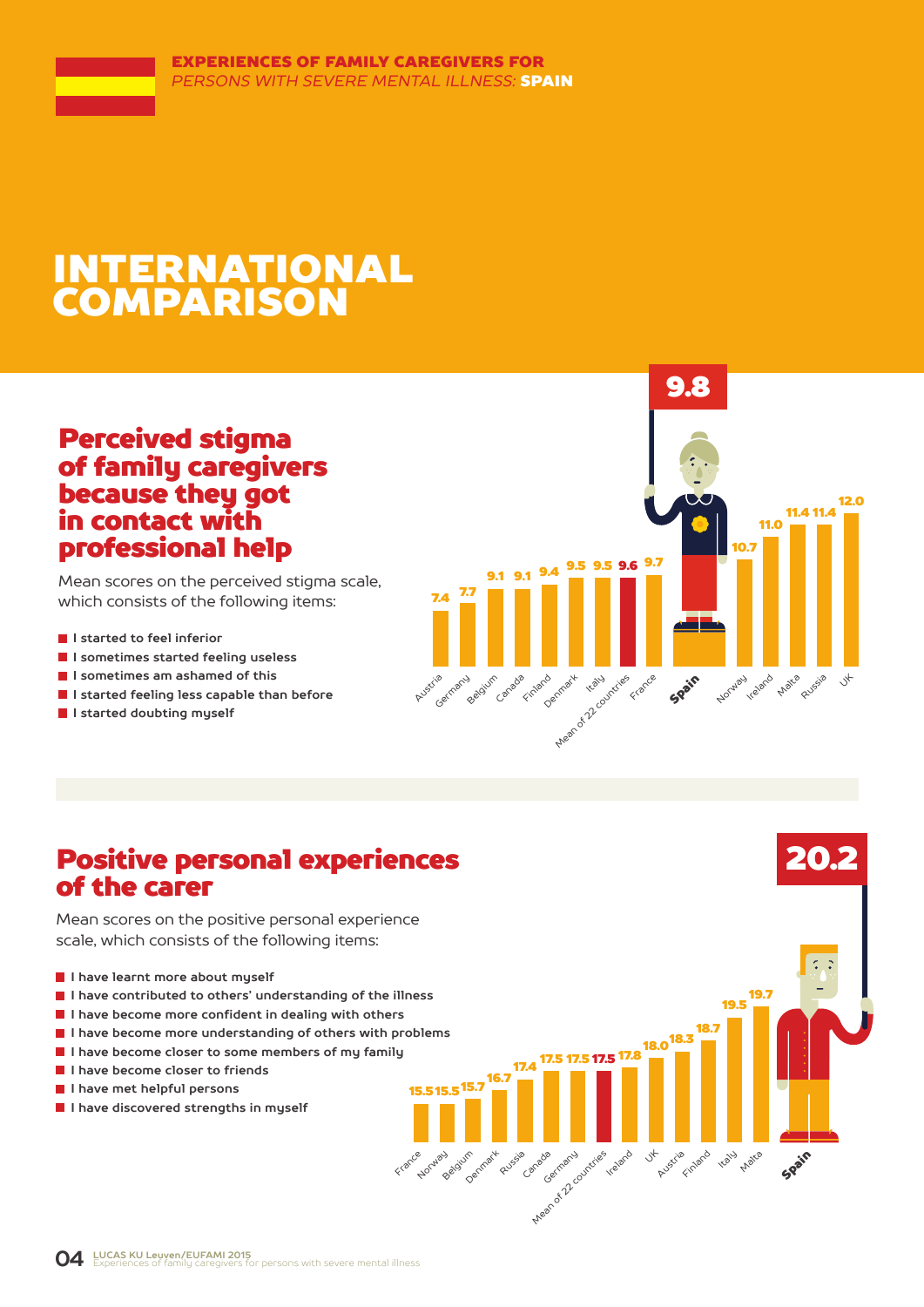## Good aspects of the relationship between carer and person being cared for

Mean scores on the good aspects of the relationship scale, which consists of the following items:

- **I have contributed to his/her wellbeing**
- **That he/she makes a valuable contribution to the household**
- **That he/she has shown strengths in coping with his/her illness**
- **That he/she is good company**
- **I share some of his/her interests**
- **I feel useful in my relationship with him/her**



## Need of support according to Spanish respondents

Need for support for family caregivers of persons with severe mental illness in their role as a carer (N=59)



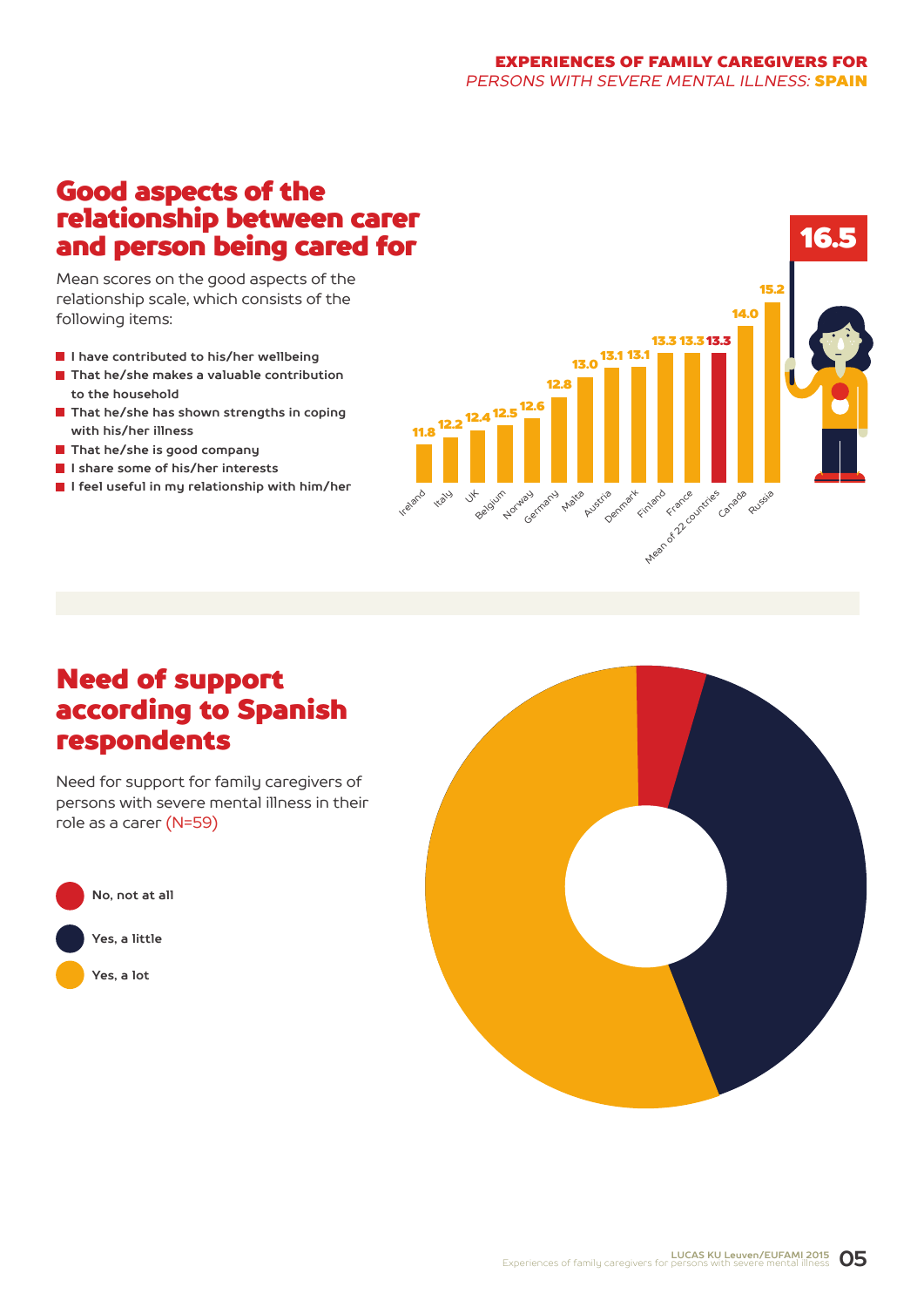## FULL DATA

## Socio-demographic and caregiving-related characteristics of family caregivers of persons with severe mental illness in Spain (N=59)

## Age (mean) 64 Female 42

| <b>Employment status</b> |  |
|--------------------------|--|

| <b>Full-time</b>                              | 11             |
|-----------------------------------------------|----------------|
| Part-time                                     | 2              |
| Self-employed                                 |                |
| Unemployed                                    | 7              |
| <b>Retired</b>                                | 31             |
| Student                                       | Ω              |
| Unable to work due to caring responsibilities | $\mathbf o$    |
| Unable to work due to ill-health/disability   | $\overline{2}$ |
| <b>Other</b>                                  | А              |
|                                               |                |

Male **16** 

#### Getting by

Getting by is (very) difficult 18

#### How many persons with a mental health problem do you currently care for?

|           | 34. |
|-----------|-----|
| ∍         |     |
| 3 Or more |     |

### Living with patient 1

| <b>Yes</b>       | 39 |
|------------------|----|
| Some of the time | 3  |
| <b>No</b>        | 14 |

#### Relationship with patient 1

| Son/daughter          | 40 |
|-----------------------|----|
| Partner/spouse        | 5  |
| <b>Brother/sister</b> | 6  |
| Parent                | 1  |
| <b>Friend</b>         | Ω  |
| Other                 |    |

#### Illness/condition of patient 1 *(multiple responses possible)*

| Psychosis/schizophrenia            | 45 |
|------------------------------------|----|
| Bi-polar disorder/manic depression |    |
| <b>Depression</b>                  |    |
| Anxiety                            |    |
| Other mental health problem        |    |

#### Time caring

| Hours spent looking after someone with a mental health<br>problem last week (mean)     | 24 |
|----------------------------------------------------------------------------------------|----|
| Years since first started taking care for someone<br>with mental health problem (mean) | 21 |

#### Role as a carer

| <b>Only caregiver</b>                               | 24 |
|-----------------------------------------------------|----|
| Main caregiver                                      | 15 |
| Sharing caring responsibilities equally with others | 12 |
| Someone else is the main caregiver                  |    |
| <b>Other</b>                                        |    |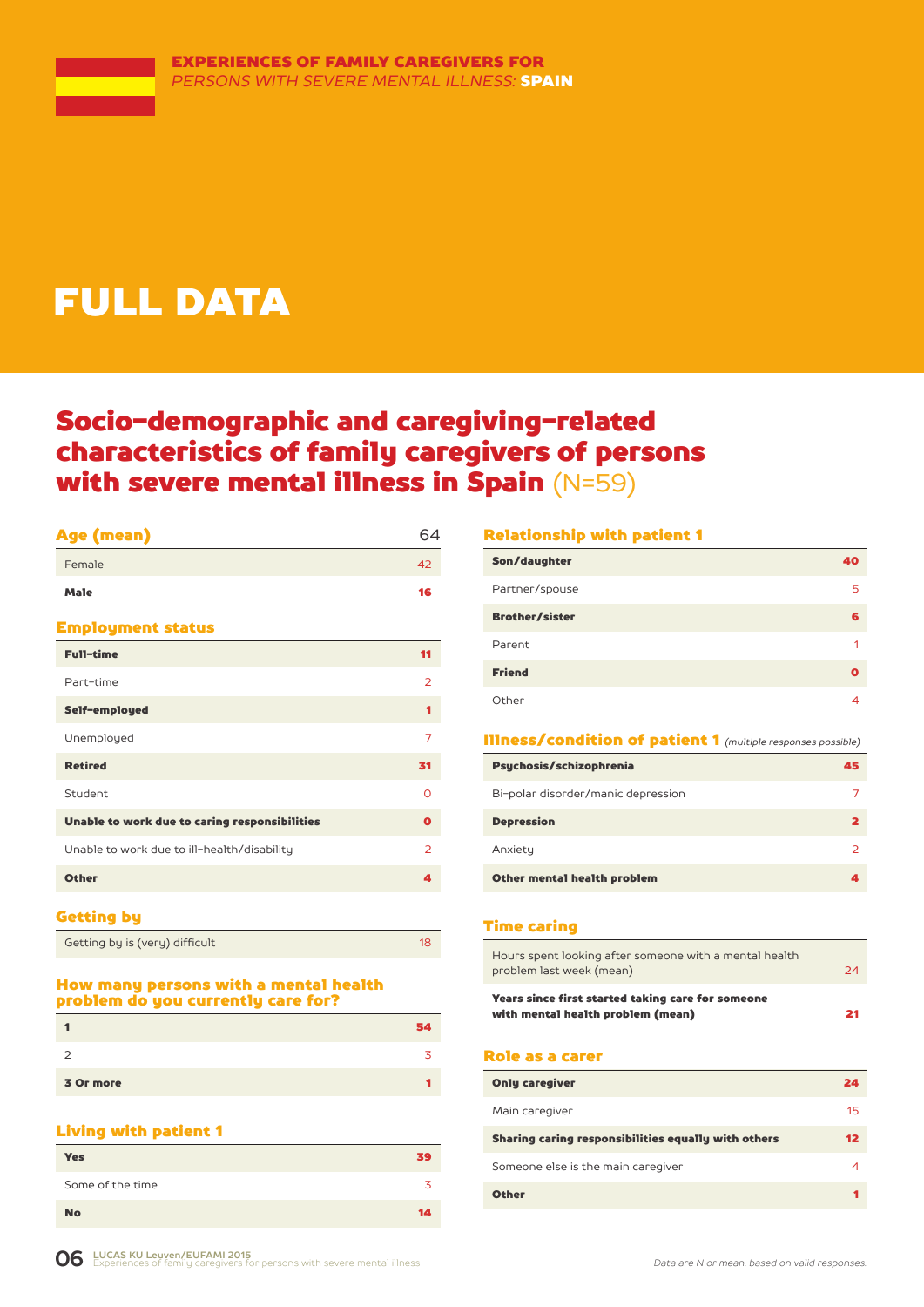## Experiences of family caregivers of persons with severe mental illness in Spain (N=59)

| "During the past four weeks, how concerned were you about "                                                                                                                                    | 1 –            | 2  | 3              | 4         | $5+$            |
|------------------------------------------------------------------------------------------------------------------------------------------------------------------------------------------------|----------------|----|----------------|-----------|-----------------|
| Your role as a carer                                                                                                                                                                           |                |    |                |           |                 |
| Not having enough time to yourself?                                                                                                                                                            | 9              | 17 | 18             | 9         | 5               |
| Having to put the needs of the person you care for ahead of your own needs?                                                                                                                    | 8              | 15 | 14             | 17        | 3               |
| Not being able to take a break from caring?                                                                                                                                                    | 18             | 14 | 16             | 7         | 2               |
| Not being able to plan for the future?                                                                                                                                                         | 9              | 13 | 12             | 18        | 5               |
| Not being able to continue caring due to reasons beyond your control?                                                                                                                          | 22             | 12 | $\bullet$      | 8         | 6               |
| Your relationship with the person you care for                                                                                                                                                 |                |    |                |           |                 |
| Strain in your relationship with the person you care for?                                                                                                                                      | 12             | 23 | 13             | 8         | 3               |
| The person you care for being too dependent on you at the moment?                                                                                                                              | $\overline{7}$ | 19 | 13             | 14        | 3               |
| The person you care for becoming too dependent on you in the future?                                                                                                                           | 5              | 15 | $12 \,$        | 21        | 4               |
| The person you care for saying things that upset you?                                                                                                                                          | 19             | 15 | 9              | 12        | 2               |
| Feeling irritable with the person you care for?                                                                                                                                                | 13             | 18 | 16             | $\bullet$ | 1               |
| Reaching "breaking point", where you feel you cannot carry on with things as they are?                                                                                                         | 19             | 15 | 12             | 5         | 6               |
| Your relationship with family and friends                                                                                                                                                      |                |    |                |           |                 |
| Strain in your relationship with family and friends, because of your caring responsibilities?<br>"Drifting apart" from family and friends, because your caring responsibilities limit the time | 24             | 12 | 10             | 10        | 2               |
| available to keep in contact with them?                                                                                                                                                        | 23             | 13 | 9              | 10        | 2               |
| Feeling isolated and lonely because of the situation you are in?                                                                                                                               | 27             | 10 | 7              | 10        | 4               |
| Not getting the support you need from family and friends?                                                                                                                                      | 24             | 12 | 9              | 8         | 3               |
| <b>Your financial situation</b>                                                                                                                                                                |                |    |                |           |                 |
| <b>Your own financial situation?</b>                                                                                                                                                           | 21             | 11 | $12 \,$        | 9         | 4               |
| The financial situation of the person you care for?                                                                                                                                            | 12             | 11 | 12             | 14        | 10 <sup>°</sup> |
| Having to cover extra costs of caring?                                                                                                                                                         | 28             | 8  | 8              | 7         | 6               |
| <b>Your physical health situation</b>                                                                                                                                                          |                |    |                |           |                 |
| Your own physical health?                                                                                                                                                                      | 9              | 18 | 14             | 9         | 8               |
| Your caring role making your physical health worse?                                                                                                                                            | 20             | 19 | $\overline{7}$ | 8         | 4               |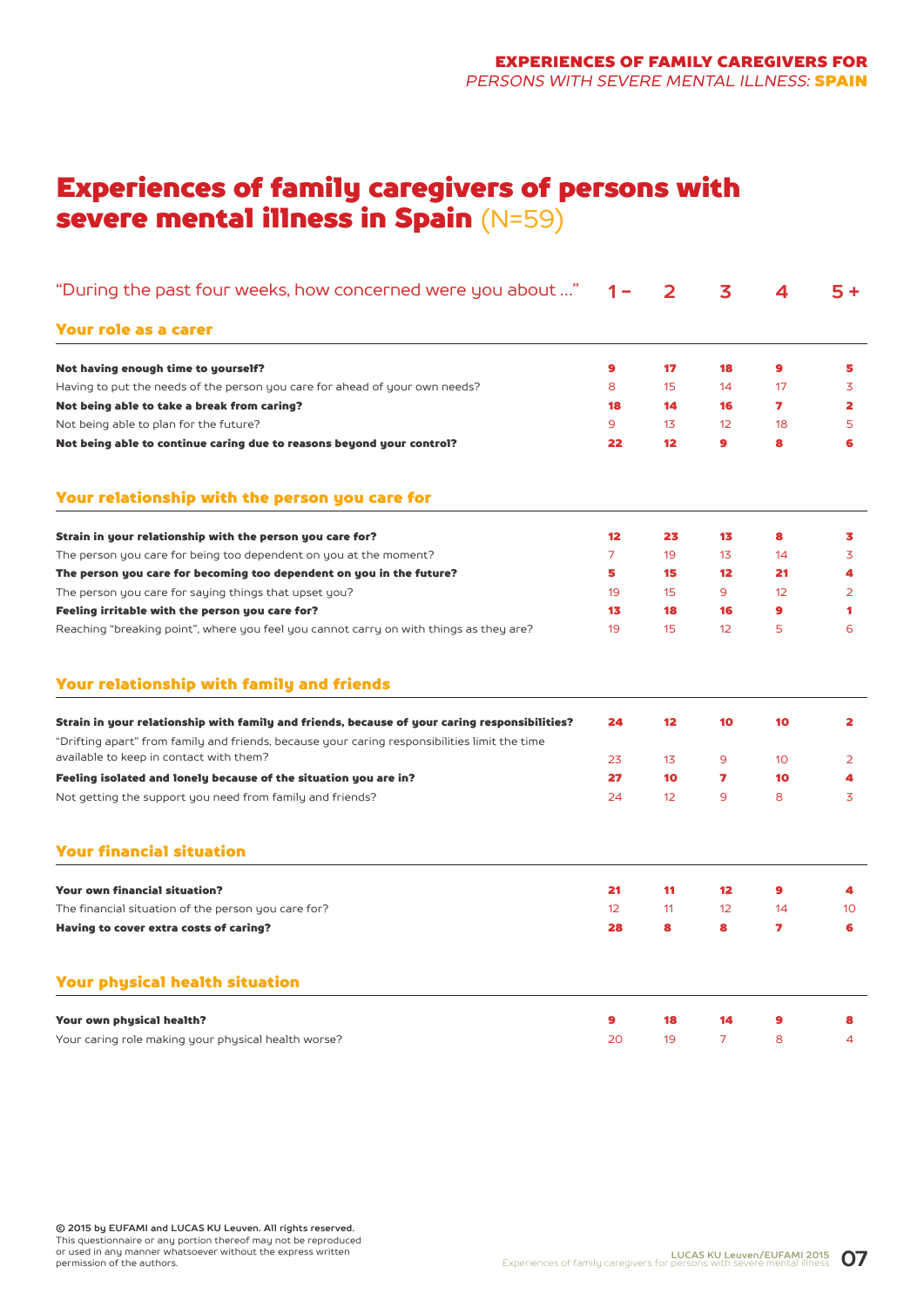### EXPERIENCES OF FAMILY CAREGIVERS FOR

*PERSONS WITH SEVERE MENTAL ILLNESS:* SPAIN

### Experiences of family caregivers of persons with

severe mental illness in Spain (N=59) - continued

|                                                                                               |    |                   | 3  |                          | 5+             |
|-----------------------------------------------------------------------------------------------|----|-------------------|----|--------------------------|----------------|
| <b>Your emotional well-being</b>                                                              |    |                   |    |                          |                |
| Being unable to cope with the "constant anxiety" of caring?                                   | 17 | 19                | 6  | 9                        | 6              |
| Feeling depressed?                                                                            | 18 | 20                | 11 | 6                        | 2              |
| Being unable to see anything positive in your life?                                           | 27 | 19                | 5  | 5                        | 2              |
| Lack of sleep brought about through worry or stress?                                          | 18 | 18                | 11 | 4                        | 7              |
| Lack of sleep caused by the person you care for keeping you awake at night?                   | 41 | 9                 | 4  | 1                        | 2              |
| Feeling so exhausted that you cannot function properly?                                       | 21 | 22                | 5. | $\overline{\mathcal{A}}$ | 5              |
| <b>Stigma and discrimination</b>                                                              |    |                   |    |                          |                |
| Persons treating you differently because of the illness/condition of the person you care for? | 28 | 13                | 7  | 7                        | 4              |
| Safety 'How concerned were you about the person you care for'                                 |    |                   |    |                          |                |
|                                                                                               |    |                   |    |                          |                |
| Accidentally doing something that puts you at risk?                                           | 36 | 9                 | 4  | 6                        | 3              |
| Being aggressive or threatening towards you?                                                  | 41 | 5                 | 6  | 4                        | $\overline{2}$ |
| <b>Harming themselves?</b>                                                                    | 33 | 13                | 6  | з                        | 2              |
| Getting themselves into dangerous situations?                                                 | 29 | $12 \overline{ }$ | 4  | 9                        | 3              |

*Data are N, based on valid responses.*

*All items use the same 5-point Likert Scale (1= not at all, 2= a little, 3= moderately, 4= quite a bit, 5= a lot). All items start with "During the past four weeks, how concerned were you about …".*

## Satisfaction with professional support of family caregivers of persons with severe mental illness in Spain (N=59)

| "In general, how satisfied are you with "                                                                                                      |   |    | 3  | 4  | 5+ |
|------------------------------------------------------------------------------------------------------------------------------------------------|---|----|----|----|----|
| <b>Information and advice for carers</b>                                                                                                       |   |    |    |    |    |
| That you have enough information about the condition/illness of the person you<br>care for to enable you to feel confident in caring for them? | 5 | 4  | 8  | 25 | 17 |
| That you have enough information about how their condition/illness is likely to<br>develop in the longer-term?                                 | 8 | 8  | 12 | 17 | 15 |
| That you can get whatever information you need when you need it?                                                                               | 4 | 15 | 8  | 17 | 15 |
| With how easy it is to understand the information you have?                                                                                    | 4 | 8  | 12 | 17 | 19 |
| With the amount of advice available to you?                                                                                                    | 4 | 8  | 6  | 25 | 16 |
| That you are clear about who to go to for the information and advice you need?                                                                 | 5 | 6  | 9  | 16 | 22 |
| That you are clear about who to contact if there is an emergency and you need                                                                  |   |    |    |    |    |
| help right away?                                                                                                                               | 5 | 5  | 3  | 19 | 27 |
| That you are clear about who to call if you have a routine inquiry?                                                                            | 5 | 6  | 8  | 17 | 22 |